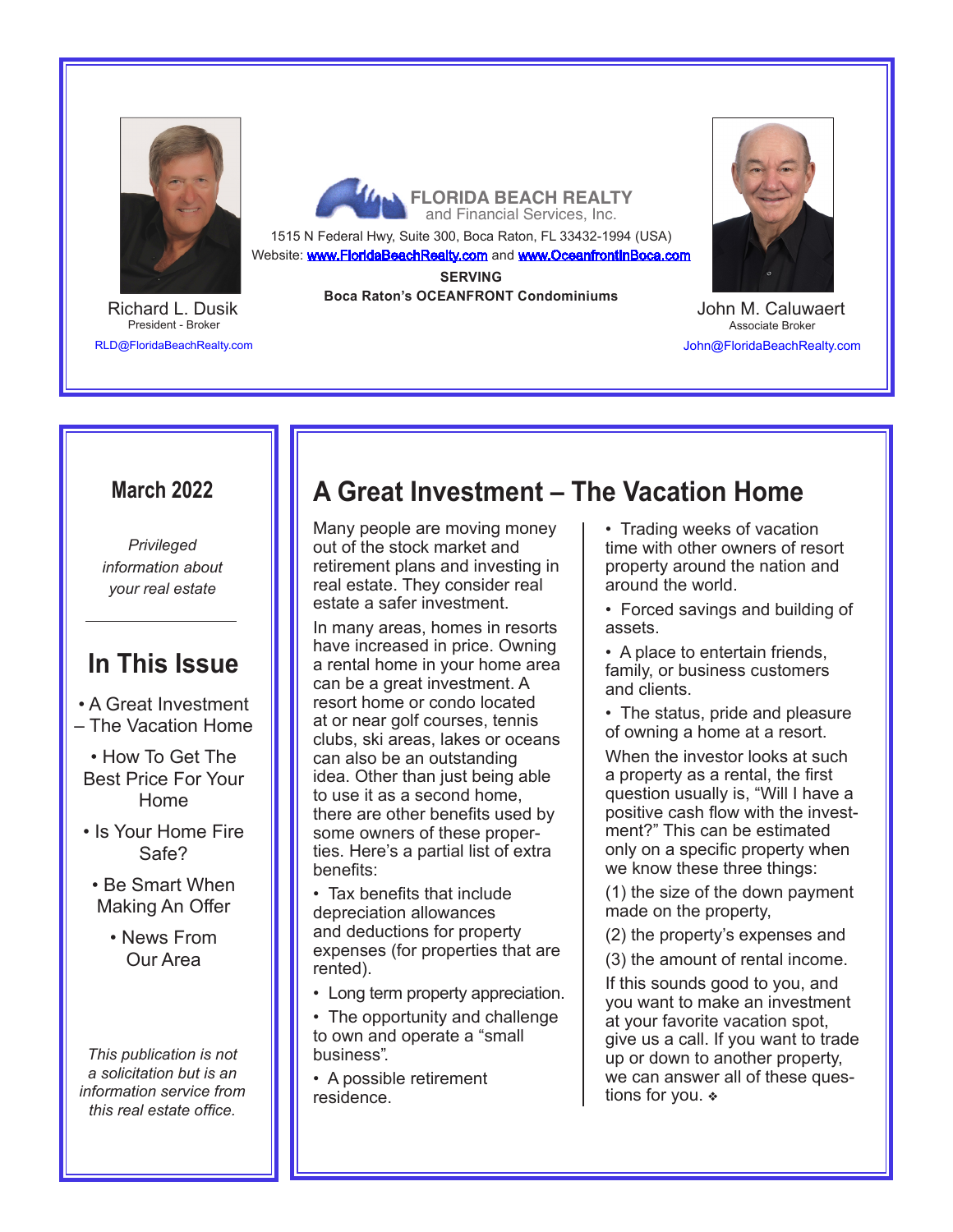# **How To Get The Best Price For Your Home**

In any real estate market some homes always sell at the highest price. These homes are always the most outstanding homes. Many buyers are willing to pay a premium price for a truly exceptional home (or one that appears exceptional). A seller must work hard to achieve this look and feel of a truly great home.

It is the time to listen to the advice of the most experienced real estate broker.

Some owners have moved all of their furniture out and rented more expensive furniture to have the home show in the best way.

Without taking that drastic step, here are five must do ways to creating the exceptional home.

### **Cleaning**

This means a cleaning that most of us have never done. It is a deep cleansing that goes to every surface, every window, carpet, ceiling fan, everything in the home. Every exposed surface in the home should look new and sparkling. Replace the covers of any wall plugs and light switches that have discolored through the years. Replace the carpet with a neutral color if it shows any wear. Many sellers replace all of the doorknobs throughout the home. (Tip: Doorknobs on the inside of closet and bedroom doors are probably like new, and can be switched with worn ones.)

### **Clearing The Clutter**

Most people put this off until after the sale. But now is the time to get rid of those things you will never need again. Throw them away, donate or sell them. Also, pack up anything you can live without for the selling period. Bundle about half of the things that are now in closets, if you haven't worn that outfit or used that pan in the last 2 years, get rid of it. Get rid of any knickknacks or put them away. The kitchen and bath counters must be clear and uncluttered. Cabinets and drawers must be very clean and contain just a few items, because prospective buyers will be opening doors and drawers and will want to see a lot of space.

Get rid of some furniture. Most homes have too much. Cut it to a minimum and the home looks larger.

Don't put the packing boxes and furniture in

the garage. It should be roomy and uncluttered too. Store them with a friend or rent a storage unit.

### **Think Model Home**

Get the picture of a builder's model home in your mind. Get rid of your personal stuff. Family photographs and personal collections have to go, these things are a distraction to potential buyers. Buyers try to visualize themselves living in each home they see and it is difficult to do with your personal things around. Try to make every room impersonal and orderly so that it will appeal to everyone. Remember, think model home.

### **Decorating and Accessorizing**

Paint works wonders and costs little, but more than anything else, gives that new look to the home and a fresh smell. You got rid of all the personal things, so now add fresh flowers, green plants and pretty accessories such as throw pillows. These really add to the overall look and do not break the bank account. You may want to hire a company that does staging.

### **Maintaining**

Here is the tough one. The "look" that you have worked to achieve must be kept-all day, every day. That is inflexible. Everyone in the family must work at this. It is not easy to keep a home hotel-clean while you are living there, but the payoff can be a higher price and perhaps a quicker sale. The yard must be maintained, neat and trimmed. Don't do elaborate landscaping; the buyer might think it would be hard to keep up.

Pay attention to the traffic flow in the home. You got rid of some furniture. Now arrange the rest so a prospective buyer can easily navigate around. They must be able to walk through a room without being impeded by any piece of furniture.

Look at the front door. Is it beat-up from years of use, can it be saved with a new coat of paint. Make the entrance as homey and attractive as possible. Maybe a flowering potted plant on the porch. You want the first impression to be a great impression.

You can choose how far to go. It might be simply cleaning or might involve a minor remodel of an old home. We can help with suggestions when you list it for sale.  $\ast$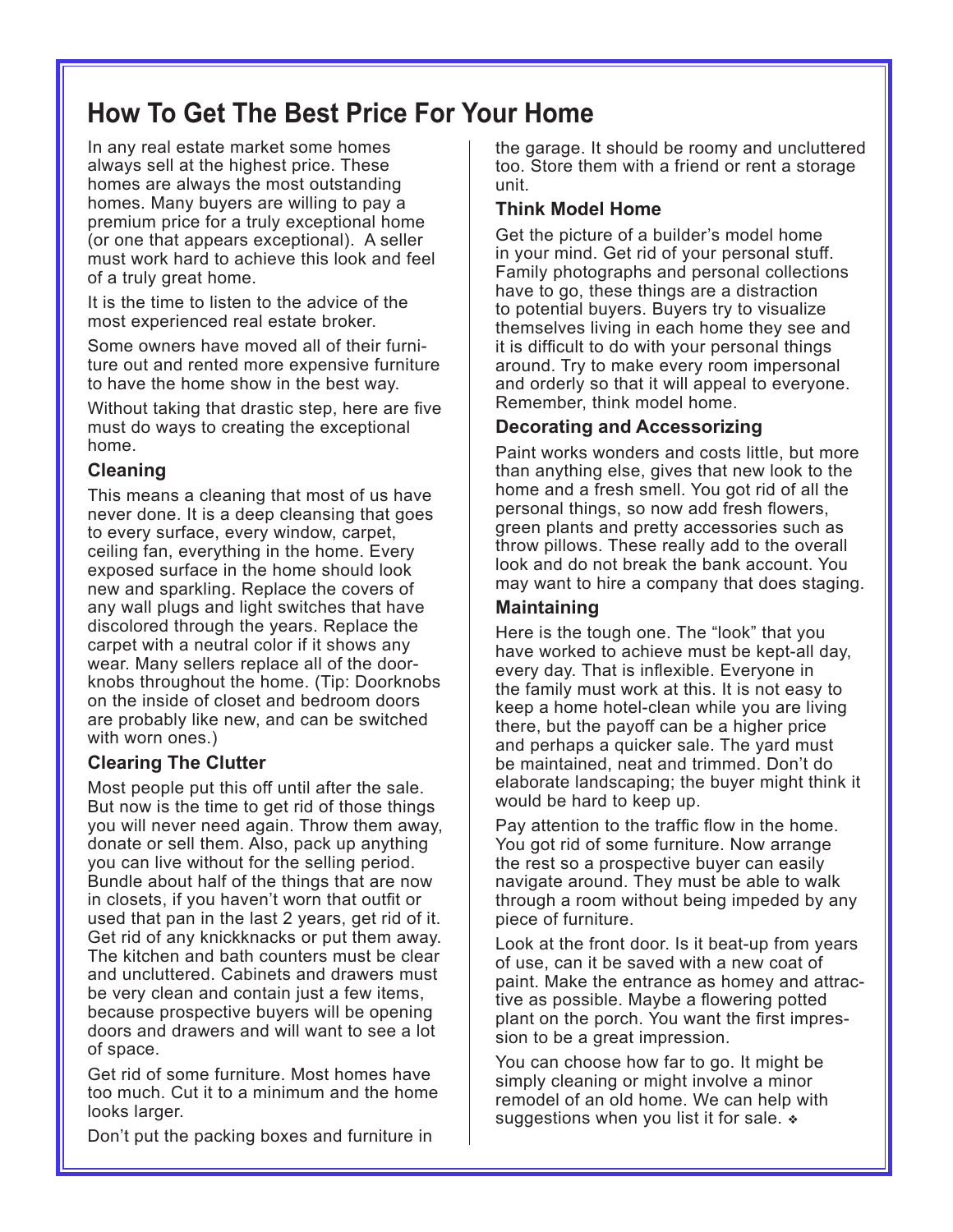# **Is Your Home Fire Safe?**

Is the exterior of your home fire safe? No matter which part of the country you live in, there is always the danger of a fire in your community, whether you live in a rural area or a city.

Here are a few things that you can do for your home or second home to help keep it safe from an outside fire.

• Check the vegetation around your home. It should be trimmed at least 5 feet from around the perimeter of your home. Is it free of dead leaves and other debris?

• Use non-combustible rock or mulch within five feet of your house. Lava rock comes in several colors and looks similar to wood chips but doesn't burn.

• Trim tree limbs 10 feet from the roof line. Any branches overhanging your roof line will result in leaves accumulating on your roof, in your gutters and around the base of your home. Have the roof cleaned each year after the fall season.

• Always keep tree limbs trimmed within 10 feet of your fireplace chimney.

• Place 1/8 inch screens over your attic vents, and crawl space vents. Embers can easily go through screens that are larger than 1/8 inch.

• If you are replacing your wood porch or deck, use non-combustible materials.

• If the fence around your property is wood, it can catch fire and lead a fire directly to your home.

• If your home has siding, is it non-combustible material?

• What is the roofing material? Is it fire safe?

Take a walk around your home or second home and look at the materials and vegetation. Do you see things that you can do to help keep your home fire safe?

More information can be found from your local fire department. They will often come to your home and do a free fire inspection of your property.  $\ast$ 

# **Be Smart When Making An Offer**

When you are buying a house, there are some things that don't count when making an offer. What really doesn't count is an oral offer. It must be in writing.

#### **Be Careful What You Say**

Remember that the seller's agent is legally obligated to report everything he knows to his client. Suppose you say, "This is the house for us – if they don't take this offer, we'll go higher." Statements like this will be reported to the seller.

#### **How Much Should You Offer?**

Do not assume the sellers have built in a cushion in the listing price. Some owners hate negotiating and may list at rock-bottom for a quick sale.

No matter what the asking price, some buyers think it is smart to make a very low offer and wait for the seller to counter a few thousand dollars off of that price. Then the buyer raises the offer a little and continues with offers and counter offers until a low price is reached on the house.

In our experience, this tactic might kill the sale. Too low on the original offer and picking on the seller with many offers and counter-offers can raise tempers and frustrate the seller. When

the seller is angry and will not answer another counter-offer, the buyer is left hanging.

The broker can show you a list of sales that are comparable to this house and the asking price. If the price is fair and in the market, it's wise to make your original offer close enough to the asking price to tempt the sellers to accept it immediately and be done with everything. They won't have to keep the home perfect for showing and can get on with their lives.

The list of "comp" sales establishes accurately the real value. They show what other buyers have been paying for similar property in the neighborhood recently.

Here is where you might make a low offer. If the house has been on the market for many months, don't offer full price.

On the other hand, don't hesitate if you find a bargain. (With your list of "comps" and experience in the neighborhood, you should be able to recognize one.) If the house is just listed and "hot" – unusually attractive, under priced, it won't last long. Offer full price. If other buyers are swarming around an open house, your offer may be in competition with others by that evening. Consider offering something over full price.  $\ast$